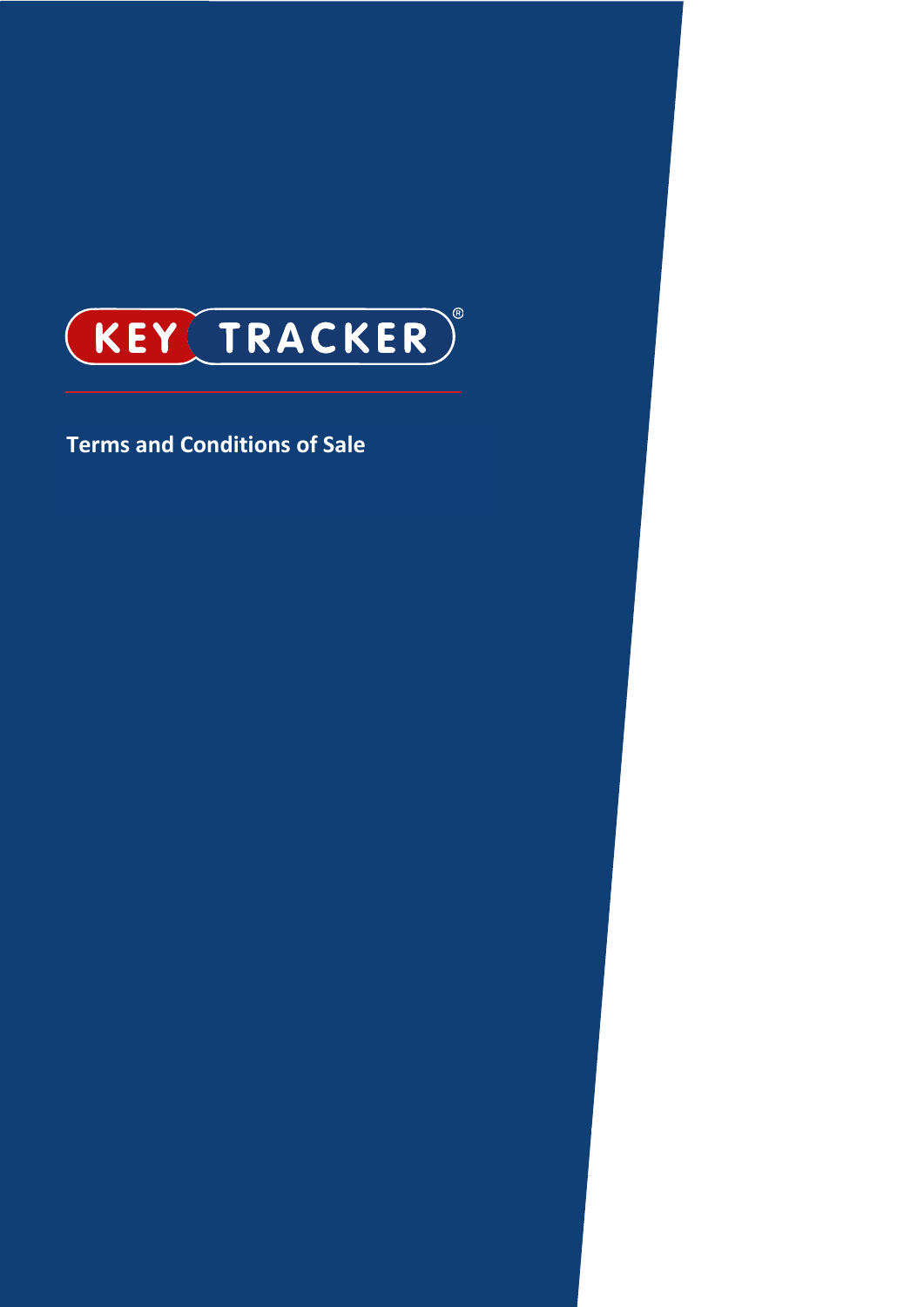# **1. Definition and Interpretation**

| "Business Day"                    | Monday to Friday (inclusive) excluding public or bank holidays in England and/or<br>Wales                                                                                                                                                                                                                                                                                                                                                                                                                                                                                                                                                                                                                                                                                                                                                                                                                                                                                                       |
|-----------------------------------|-------------------------------------------------------------------------------------------------------------------------------------------------------------------------------------------------------------------------------------------------------------------------------------------------------------------------------------------------------------------------------------------------------------------------------------------------------------------------------------------------------------------------------------------------------------------------------------------------------------------------------------------------------------------------------------------------------------------------------------------------------------------------------------------------------------------------------------------------------------------------------------------------------------------------------------------------------------------------------------------------|
| "Buyer"                           | the person who buys or agrees to buy the Goods and /or Services from the<br>Company in accordance with Condition 2                                                                                                                                                                                                                                                                                                                                                                                                                                                                                                                                                                                                                                                                                                                                                                                                                                                                              |
| "Renter"                          | the person who rents or agrees to rent the Goods and / or Services from the                                                                                                                                                                                                                                                                                                                                                                                                                                                                                                                                                                                                                                                                                                                                                                                                                                                                                                                     |
|                                   | Company in accordance with Condition 5                                                                                                                                                                                                                                                                                                                                                                                                                                                                                                                                                                                                                                                                                                                                                                                                                                                                                                                                                          |
| "Company"                         | Keytracker Ltd, whose main trading and registered office is at Unit 3 Station Road,                                                                                                                                                                                                                                                                                                                                                                                                                                                                                                                                                                                                                                                                                                                                                                                                                                                                                                             |
|                                   | Rowley Regis, West Midlands B65 0JY                                                                                                                                                                                                                                                                                                                                                                                                                                                                                                                                                                                                                                                                                                                                                                                                                                                                                                                                                             |
| "Contract"                        | the contract between the Company and the Buyer for the sale and purchase of                                                                                                                                                                                                                                                                                                                                                                                                                                                                                                                                                                                                                                                                                                                                                                                                                                                                                                                     |
|                                   | the Goods and/or supply of the Services and/or the rental of equipment formed in                                                                                                                                                                                                                                                                                                                                                                                                                                                                                                                                                                                                                                                                                                                                                                                                                                                                                                                |
|                                   | accordance with these Terms of Business.                                                                                                                                                                                                                                                                                                                                                                                                                                                                                                                                                                                                                                                                                                                                                                                                                                                                                                                                                        |
| "Controller,                      | Shall each have the meanings fiven to them in the Data Protection Legislation.                                                                                                                                                                                                                                                                                                                                                                                                                                                                                                                                                                                                                                                                                                                                                                                                                                                                                                                  |
| Processor, Data                   |                                                                                                                                                                                                                                                                                                                                                                                                                                                                                                                                                                                                                                                                                                                                                                                                                                                                                                                                                                                                 |
| Subject, Personal                 |                                                                                                                                                                                                                                                                                                                                                                                                                                                                                                                                                                                                                                                                                                                                                                                                                                                                                                                                                                                                 |
| Data, Personal Data               |                                                                                                                                                                                                                                                                                                                                                                                                                                                                                                                                                                                                                                                                                                                                                                                                                                                                                                                                                                                                 |
| Breach, processing                |                                                                                                                                                                                                                                                                                                                                                                                                                                                                                                                                                                                                                                                                                                                                                                                                                                                                                                                                                                                                 |
| and appropriate                   |                                                                                                                                                                                                                                                                                                                                                                                                                                                                                                                                                                                                                                                                                                                                                                                                                                                                                                                                                                                                 |
| technical and                     |                                                                                                                                                                                                                                                                                                                                                                                                                                                                                                                                                                                                                                                                                                                                                                                                                                                                                                                                                                                                 |
| organisational                    |                                                                                                                                                                                                                                                                                                                                                                                                                                                                                                                                                                                                                                                                                                                                                                                                                                                                                                                                                                                                 |
| measures"                         |                                                                                                                                                                                                                                                                                                                                                                                                                                                                                                                                                                                                                                                                                                                                                                                                                                                                                                                                                                                                 |
| "Data Protection                  | the UK Data Protection Legislation and any other European Union legislation                                                                                                                                                                                                                                                                                                                                                                                                                                                                                                                                                                                                                                                                                                                                                                                                                                                                                                                     |
| Legislation"                      | relating to personal data and all other legislation and regulatory requirements in                                                                                                                                                                                                                                                                                                                                                                                                                                                                                                                                                                                                                                                                                                                                                                                                                                                                                                              |
|                                   | force from time to time which apply to a party relating to the use of Personal Data                                                                                                                                                                                                                                                                                                                                                                                                                                                                                                                                                                                                                                                                                                                                                                                                                                                                                                             |
|                                   | (including, without limitation, the privacy of electronic communications).                                                                                                                                                                                                                                                                                                                                                                                                                                                                                                                                                                                                                                                                                                                                                                                                                                                                                                                      |
| "Goods"                           | the Goods which the Buyer agrees to buy or rent from the Company under a<br>Contract                                                                                                                                                                                                                                                                                                                                                                                                                                                                                                                                                                                                                                                                                                                                                                                                                                                                                                            |
| "Insolvent"                       | the Buyer is Insolvent where it: gives notice under section 84 Insolvency Act 1986                                                                                                                                                                                                                                                                                                                                                                                                                                                                                                                                                                                                                                                                                                                                                                                                                                                                                                              |
|                                   | of/or proposes or passes a resolution for, its winding up or in the case of a limited<br>liability partnership proposes or determines that it will be wound up; or has a<br>winding-up order or a notice of striking off made in respect of it; or has an<br>administration order made in respect of it; or has a notice of appointment of an<br>administrator filed in respect of it; or proposes, makes or is subject to a voluntary<br>arrangement with its creditors, an application for protection from its creditors or a<br>scheme of arrangement or similar; or has a receiver or provisional liquidator<br>appointed over any of its assets; or ceases to trade or appears in the reasonable<br>opinion of the Company to be likely to cease to trade; or has any distraint,<br>execution or other similar process levied or enforced against any of its property; or<br>is the subject of anything similar to any of the matters mentioned in this definition<br>in any jurisdiction. |
| "Intellectual Property<br>Rights" | means all intellectual and industrial property rights of any kind whatsoever<br>including patents, supplementary protection certificates, rights in Know-How,<br>registered trademarks, registered designs, models, unregistered design rights,<br>unregistered trademarks, rights to prevent passing off or unfair competition and<br>copyright (whether in drawings, plans, specifications, designs and computer<br>software or otherwise), database rights, topography rights, any rights in any<br>invention, discovery or process, and applications for and rights to apply for any of<br>the foregoing, in each case in the United Kingdom and all other countries in the<br>world and together with all renewals, extensions, continuations, divisions, reissues,<br>re-examinations and substitutions; and                                                                                                                                                                              |
| "Know-How"                        | means formulae, methods, plans, inventions, discoveries, improvements,                                                                                                                                                                                                                                                                                                                                                                                                                                                                                                                                                                                                                                                                                                                                                                                                                                                                                                                          |
|                                   | processes, performance methodologies, techniques, specifications, technical                                                                                                                                                                                                                                                                                                                                                                                                                                                                                                                                                                                                                                                                                                                                                                                                                                                                                                                     |
|                                   | information, tests, results, reports, component lists, manuals and instructions.                                                                                                                                                                                                                                                                                                                                                                                                                                                                                                                                                                                                                                                                                                                                                                                                                                                                                                                |
| "Permitted                        | the Buyer, Company, the employees of each party and any third parties engaged                                                                                                                                                                                                                                                                                                                                                                                                                                                                                                                                                                                                                                                                                                                                                                                                                                                                                                                   |
| Recipients"                       | to perform obligations in connection with the Contract.                                                                                                                                                                                                                                                                                                                                                                                                                                                                                                                                                                                                                                                                                                                                                                                                                                                                                                                                         |
|                                   |                                                                                                                                                                                                                                                                                                                                                                                                                                                                                                                                                                                                                                                                                                                                                                                                                                                                                                                                                                                                 |



2 | Company Registration Number – 3271557 Last Updated: v3 February 2021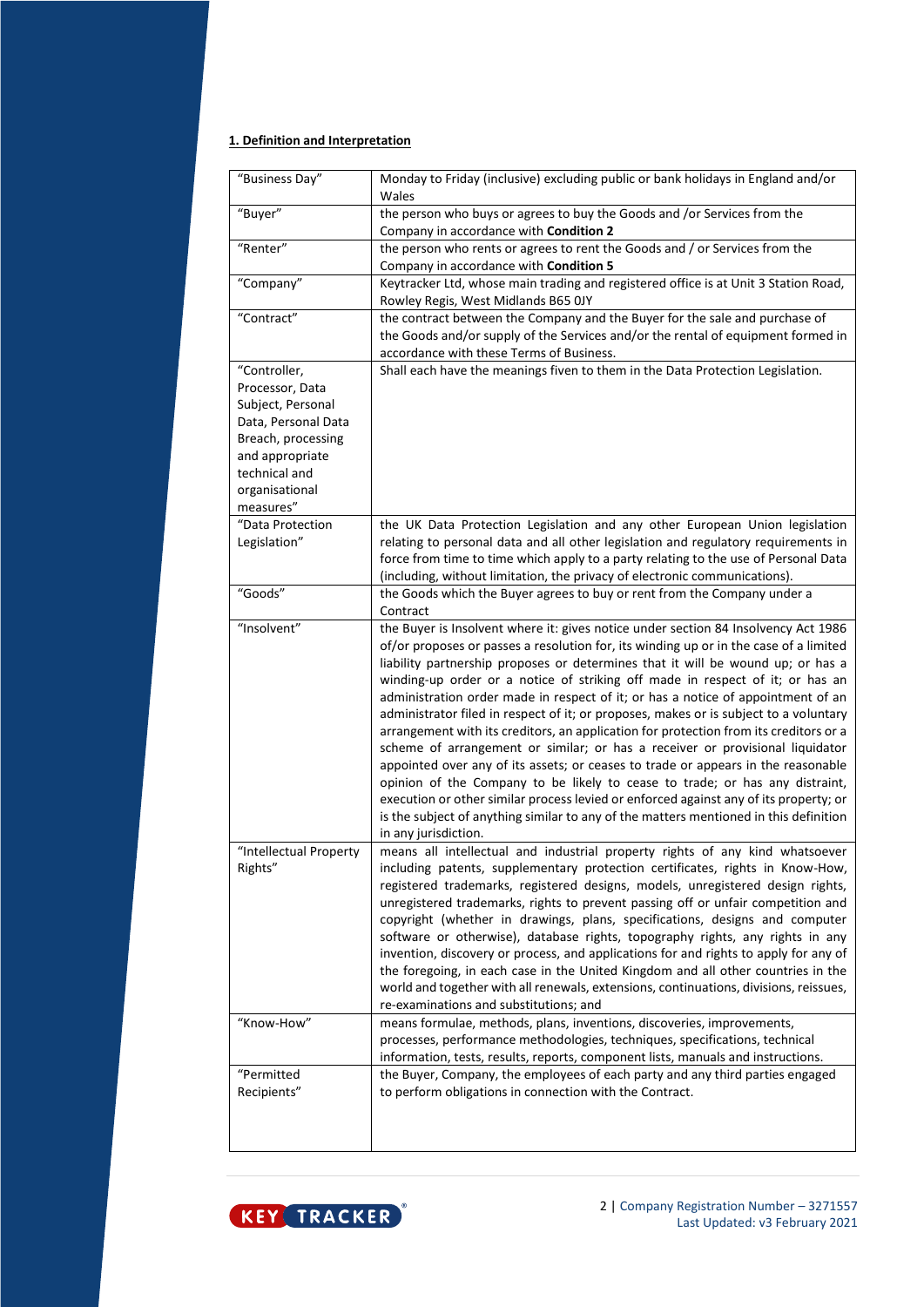| "Price"             | the price for the Goods, excluding VAT and any carriage, packaging and insurance<br>costs. The prices for the Goods and/or Services set out in the Company's |
|---------------------|--------------------------------------------------------------------------------------------------------------------------------------------------------------|
|                     | acknowledgement of order or, if not issued or stated therein, then the prices set                                                                            |
|                     | out in the Company's price list in force on the date on which the relevant order is                                                                          |
|                     | issued by the Buyer.                                                                                                                                         |
| "Services"          | any Services which the Company provides to the Buyer under a Contract including                                                                              |
|                     | but not limited to installation, set up, software, software hosting services and                                                                             |
|                     | training.                                                                                                                                                    |
| "Terms and          | the standard Terms and Conditions of sale as set out in this document and any                                                                                |
| Conditions"         | special Terms and Conditions agreed and acknowledged in writing by the Buyer                                                                                 |
|                     | and the Company.                                                                                                                                             |
| "UK Data Protection | all applicable data protection and privacy legislation in force from time to time in                                                                         |
| Legislation"        | the UK including the General Data Protection Regulation ((EU) 2016/679); the                                                                                 |
|                     | Data Protection Act 2018; the Privacy and Electronic Communications Directive                                                                                |
|                     | 2002/58/EC (as updated by Directive 2009/136/EC) and the Privacy and Electronic                                                                              |
|                     | Communications Regulations 2003 (SI 2003/2426) as amended.                                                                                                   |
| "Website"           | Any website owned or operated by Keytracker Ltd including but not limited to the                                                                             |
|                     | following: www.keytracker.com www.keytracker.co.uk                                                                                                           |

## **2. Formation and Incorporation**

Subject to any variation under **Condition 2** the Contract will be upon the Terms and Conditions to the exclusion of all other terms and conditions, including any terms or conditions which the Buyer purports to apply under any purchase order, acknowledgement of order or similar document, whether or not such document is referred to in the Contract.

Each order or acceptance of a proposal and/or quotation for Goods and/or Services will be deemed to be an offer by the Buyer to purchase Goods and/or Services upon the Terms and Conditions. The Contract is formed when the order is accepted by the Company, by way of a written acknowledgement of order. No contract will come into existence until a written acknowledgement of the order is issued by the Company. The Company will acknowledge each order and provide an estimated build date to the Buyer within 5 Business Days of receipt of the order.

Any quotation is valid for a period of thirty days only from its date, provided the Company has not previously withdrawn it. The Buyer must ensure that the terms of its order and any applicable specification are complete and accurate. In particular, manufacture of cabinets and lockers will not commence until all card reader and/or equipment samples have been received by the Company.

Acceptance of delivery of the Goods or commencement of the performance of the Services will be deemed conclusive evidence of the Buyer's acceptance of the Terms and Conditions.

Subject to **Condition 6** T, the Buyer may not cancel the Contract unless agreed by the Company in writing. No variation to the Terms and Conditions will be effective unless it is in writing and signed by a Director of Keytracker Ltd.

## **2A. Additional terms for online / Website transactions**

The provisions below apply where a person (the applicable person) seeks to purchase Goods, Services and or rental equipment from the Company's Website. The other Conditions of these Terms and Condition shall apply to any resulting Contract save where their content is inconsistent with the provisions of this Condition 2A.

The Company's website provides guidance on the steps that need to be taken to place an order.

After an order has been placed the Company will send an e-mail to the applicable person acknowledging that the Company has received the order. However this does not mean that the order has been accepted. The Company will confirm its acceptance of the order by sending an e-mail to the applicable person that confirms that the order has been accepted ("**Order Confirmation**"). The Contract will only be formed when the Company send out the Order Confirmation. Acceptance of any order is at the Company's complete discretion.

If the Company is unable to supply or rent to the Buyer any applicable Goods or Services for which an order has been placed, (for example because it is not in stock or no longer available or because of an error in the price on the Company's website as referred to in below) then the Company will inform the applicable person of this by

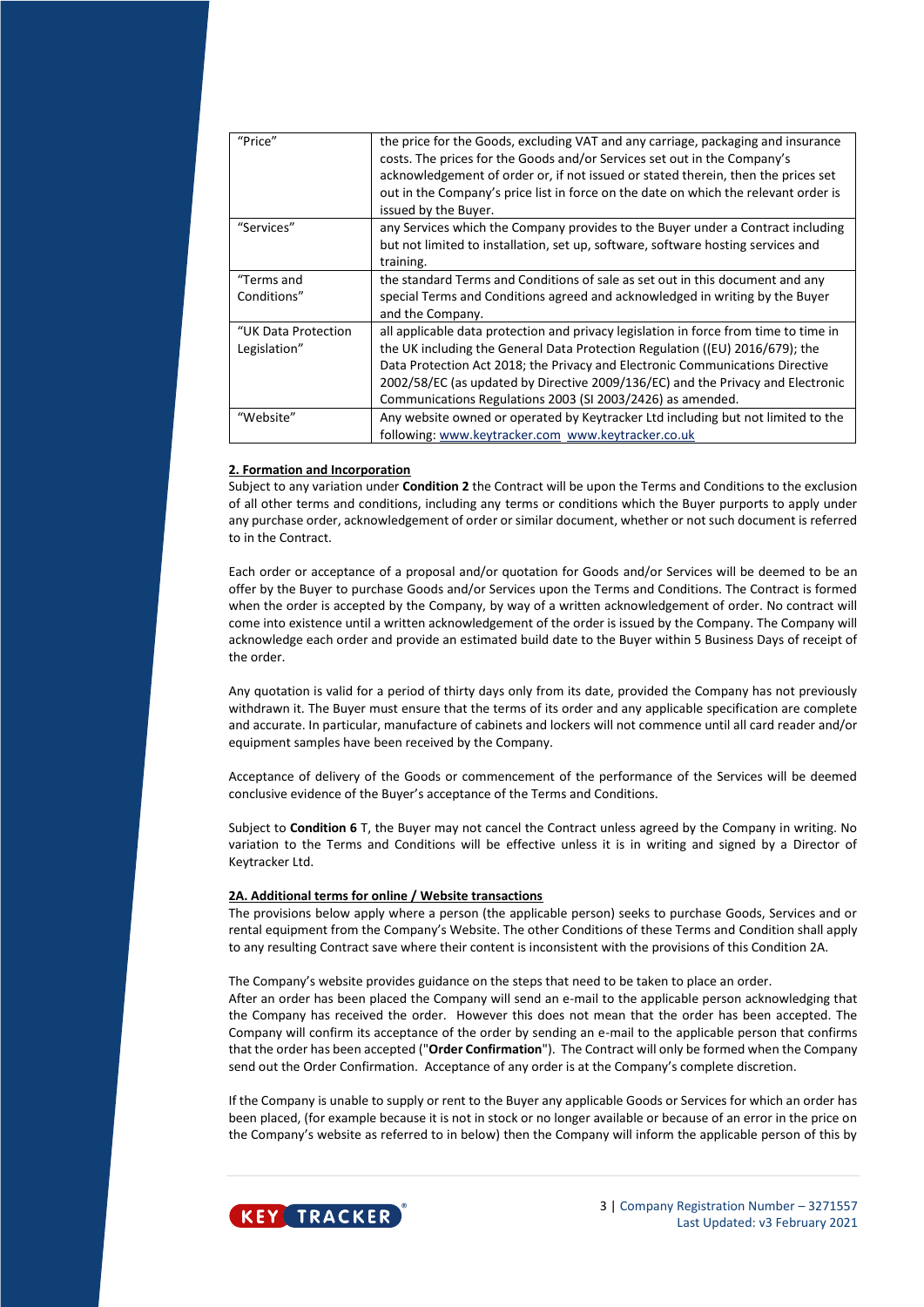e-mail and the Company will not process the order. If the applicable person has already paid in advance, the Company will refund that amount including any delivery costs charged as soon as reasonably possible.

It is always possible that, despite our reasonable efforts that some of the products on our site may be incorrectly priced. If we discover an error in the price of the products you have ordered we will contact you to inform you of this error and we will give you the option of continuing to purchase the product at the correct price or cancelling your order. We will not process your order until we have your instructions. If we are unable to contact you using the contact details you provided during the order process, we will treat the order as cancelled and notify you in writing.

## **3. Goods and Services**

The quantity and description of the Goods and/or Services will be as set out in the Company's acknowledgement of order.

The Buyer may only purchase Goods and/or Services for its own use, and not for resale, unless otherwise agreed in writing by a Director of the Company.

All samples, drawings, descriptive matter, specifications and advertising issued by the Company and any descriptions or illustrations contained in the Company's catalogues, brochures or websites are issued or published for the sole purpose of giving an approximate idea of the Goods and/or Services represented by or described in them. They will not form part of the Contract and this is not a sale by sample.

The Company may make any changes to the specification, design, materials or finishes of the Goods and/or provision of the Services which: (a) are required to conform with any applicable safety or other statutory or regulatory requirements/applicable laws relating to the Goods or Services; or (b) do not materially affect their quality or performance.

The Buyer shall treat all drawings, procedures, instructions, documents and other information of any kind whatsoever supplied by the Company to the Buyer as strictly confidential except to the extent that any such information is available in the public domain and shall not without prior written consent from Keytracker Ltd disclose or part with possession of any documentation/information/extracts or copy of the aforementioned in connection with the Goods to which they relate.

## **4. Price**

Unless otherwise agreed in writing the Prices include the Company's standard packaging, provided that delivery is to an address within the United Kingdom. Prices do not include the off-loading of goods, which shall be the responsibility and risk of the Buyer. For deliveries outside the United Kingdom, Prices and delivery terms will be agreed with the Buyer per shipment in accordance with Incoterms 2015 or as otherwise may be agreed between the parties.

Any sum payable under the Contract is exclusive of value added tax (and any other similar or equivalent taxes, duties, fees and levies imposed from time to time by any government or other authority) which will be payable in addition to that sum in the manner and at the rate prescribed by law from time to time. Unless otherwise agreed pursuant to a written variation, each invoice will be payable by the Buyer on or before 30 days from the date of invoice.

Where the Buyer has purchased Services which include annual software subscriptions or hosting services for a fixed term in excess of one year, the Company reserves the right to increase the price payable for such subscriptions or hosting costs upon annual renewal, by 10% in each calendar year.

#### **5. Rental of Keytracker Systems**

Condition 5 shall apply where the Company rents equipment to the Renter. The other Conditions of these Terms and Condition shall also apply to such rental save where their content is inconsistent with the rental (as oppose to sale) of equipment.

Equipment rental shall only available for businesses located and registered in the UK. The Rental shall either be for a fixed term or may continue indefinitely, however there is a minimum invoice value which equates to four months for mechanical systems and eighteen months for electronic systems.

All systems supplied by the Company on rental are made available with a full warranty for the duration of the rental.

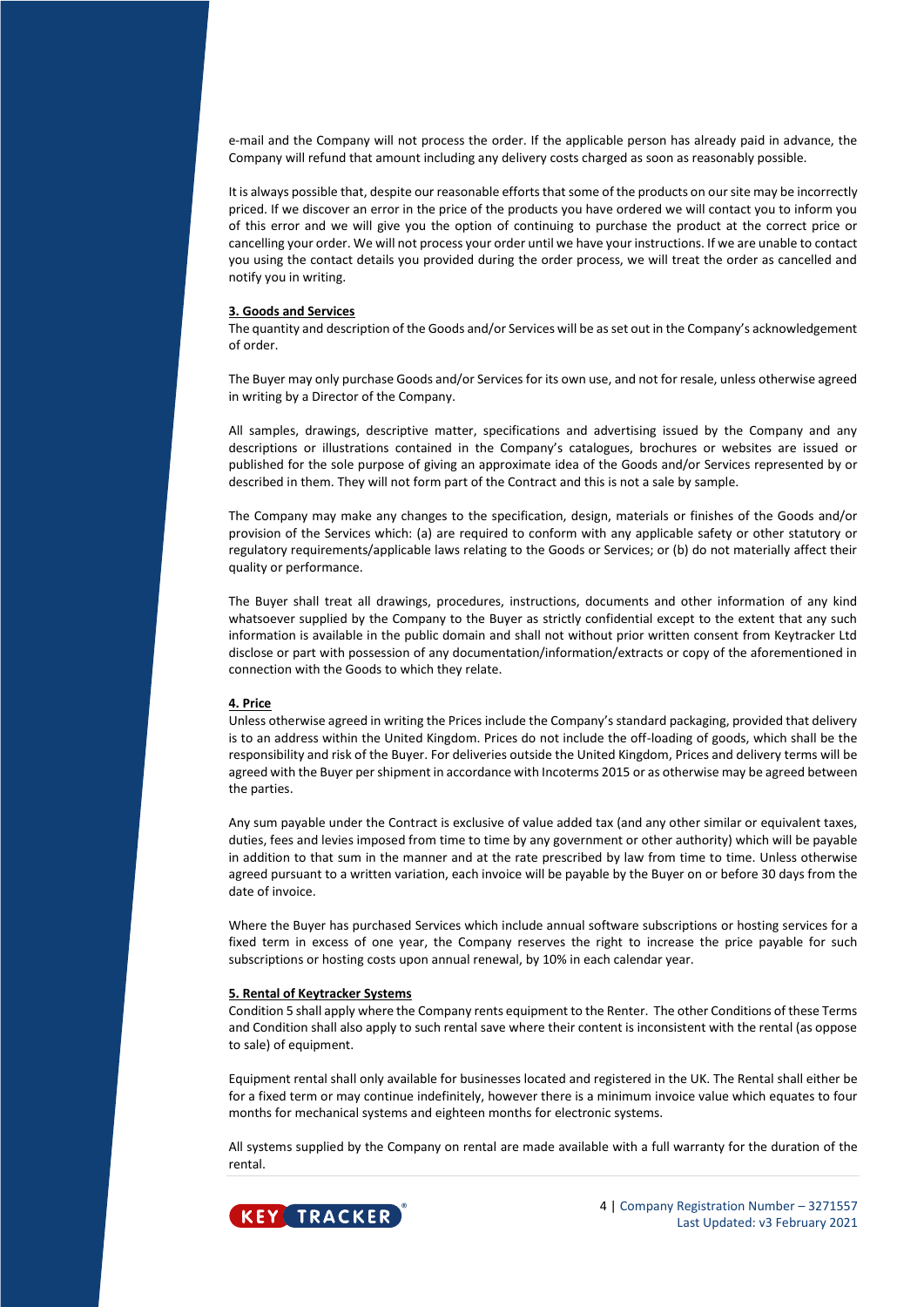The Company will supply the Renter with a written order confirmation detailing the system to be supplied on rental and the rental charges (excluding VAT which will shall be payable in addition), The Renter must complete and return the order confirmation to the Company before the systems are produced for despatch or installation.

The Renter is liable for the rental charges levied by the Company**.** The Renter will be invoiced automatically on the first of each calendar month unless the Company and the Renter enter into a written agreement to accommodate an alternative payment date.

Payment of all rental invoices must be via bank Standing Order mandate and the Renter must instruct their bank to action payment to cover the monthly rental invoice, and should the rental be cancelled the Renter is also responsible for the cancellation of the Standing Order Mandate.

The Company and the Renter may enter into an alternative payment method in accordance with **Condition 7,** by mutual written agreement.

The Goods that are the subject of the rental will remain the property of the Company at all times and the Renter must provide adequate insurance for the Goods during the rental, against any loss or damage to the rental systems whilst in the care of the Renter.

The Renter shall during the term of the rental: (a) ensure that the rented equipment is kept and operated in a suitable environment used only for the purposes for which it is designed, and operated in a proper manner by trained competent staff in accordance with any operating instructions provided by the Company; (b) take such steps (including compliance with all safety and usage instructions provided by the Company) as may be necessary to ensure, so far as is reasonably practicable, that the rented equipment is at all times safe and without risk to health when it is being set, used, cleaned or maintained by a person at work; and (c) not damage or allow the rented equipment to be damaged (fair wear and tear only excepted).

The Renter can make a request to purchase the rental system at any time and thereafter the Company will provide a written quotation to the Renter in relation to the purchase Price of the same. For the avoidance of doubt the purchase Price will not include any deductions for rental payments made to prior to any subsequent purchase date.

Cancellation of the rental by the Renter must be in writing with not less than 1 months written notice being given to the Company.

Upon cancellation:

- (a) *(Mechanical Keytracker systems):* the Renter is responsible for the return of all Goods supplied at the time of the original Order confirmation from the Company of Mechanical Keytracker systems excluding only anti-tamper seals.
- (b) (Electronic Keytracker systems): the Renter must provide the Company with access to remove all Goods supplied at the time of the original Order Confirmation from the Company of Electronic Keytracker systems and the Renter is responsible for the cost of this Service.

The Renter is liable for the Rental invoices until the Goods are back in possession of the Company or the agreed purchase price quoted by the Company has been paid in full subject to **Condition 7.** The Renter is responsible for the full replacement cost at that time of any Goods damaged or missing from the original Order Confirmation on cancellation and return of any rental system.

Upon termination of the rental Contract, however caused: (a) the Company's consent to the Renter's possession of the rented equipment shall terminate and the Company may, by its authorised representatives, without notice and at the renter's expense, retake possession of the rented equipment and for this purpose may enter any premises at which the rented equipment is located; and (b) without prejudice to any other rights or remedies of the Renter, the Renter shall pay to the Company on demand (a) all rental payments and other sums due but unpaid at the date of such demand together with (b) any interest accrued an any costs and expenses incurred by the Company in recovering the rented equipment and/or in collecting any sums due under the Contract.

## **6. Cancellation and Amendment to order**

Orders placed by the Buyer with the Company will be deemed binding and accepted in line with these Terms and Conditions. Any resulting Contract may not be cancelled or amended by the Customer without the prior

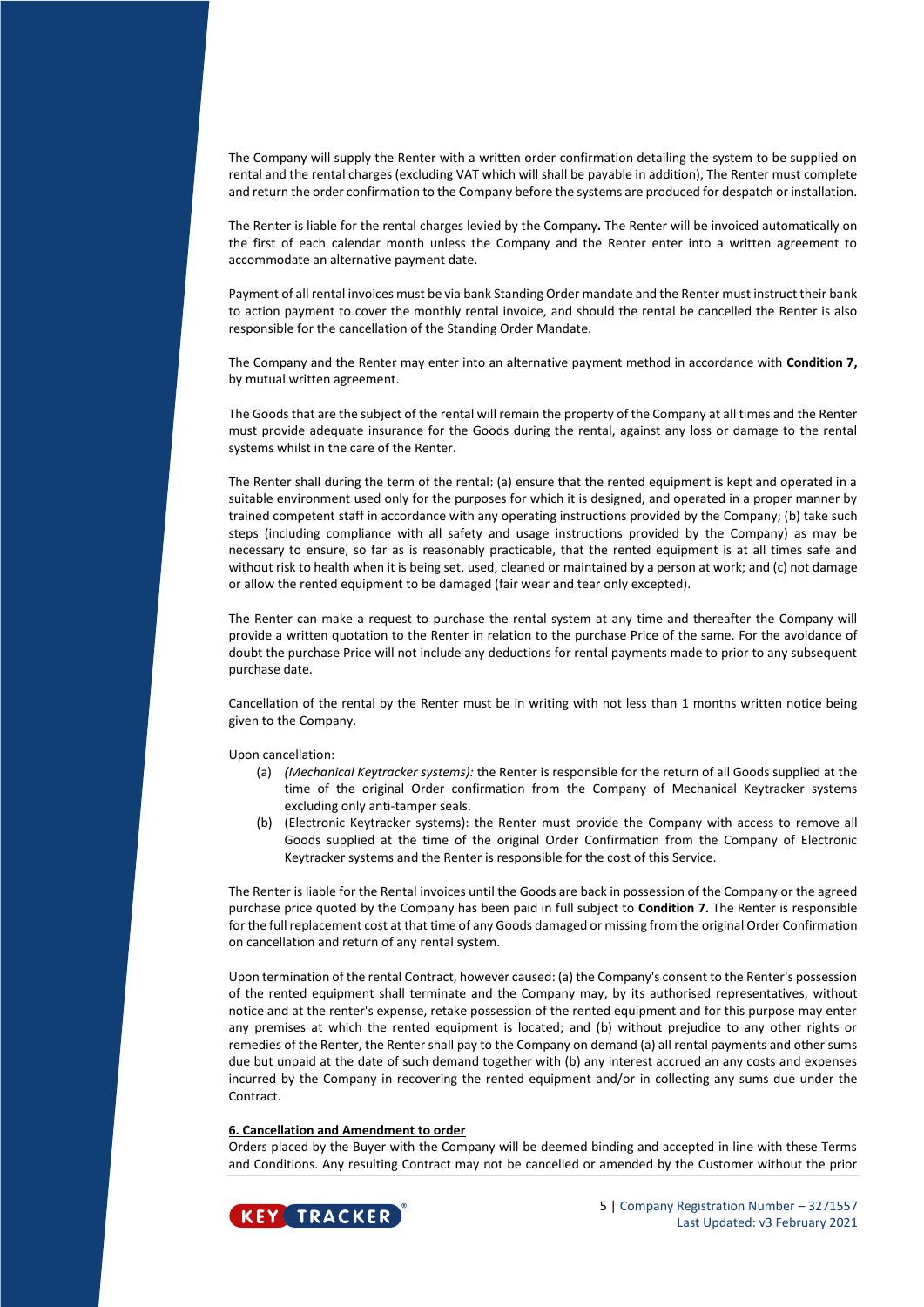written consent of the Company. In particular any cancellation will be at the Company's sole discretion and the Company reserves the right to charge in respect of any subsequent amendment or cancellation to that order will incur a minimum administrative / re-stocking charge to the Buyer of 20% of the order value for an amendment and 30% of the order value for cancellation. Any non-stock, bespoke orders will incur a mandatory 100% charge to the Buyer from the Company.

#### **7. Payment**

The Buyer will pay the Prices to the Company in accordance with this **Condition 7**. Goods / Services supplied to the Buyer by the Company where the Buyer has either no account for credit or is requiring delivery and/or the invoice address is outside the UK will be required to be paid in full before delivery.

Unless notified otherwise by the Company in writing, the Company will invoice the Buyer for the Price of Goods (and any packaging, insurance, carriage and delivery costs payable by the Buyer in addition to the price of the Goods pursuant to **Condition 4,** following installation dispatch or collection of the Goods from the Company's premises.

The Company will be entitled to invoice the Buyer for the Price of Services 30 days prior to performance of the Services, or in line with any mutually signed and agreed variation of this standard clause. Each invoice will be payable by the Buyer on or before 30 days from date of invoice, unless the contract is mutually agreed and signed as a variation of this clause.

All payments will be made in pounds sterling in cleared funds and unless agreed otherwise by the Company in writing by BACS (Bank Automated Clearing System) transfer to the following bank account or such other bank account as the Company may nominate from time to time:

BANK: Lloyds Bank ACCOUNT NUMBER: 00327448 SORT CODE: 30-00-06

The Company will be entitled to appropriate any payment by the Buyer to any invoice issued by the Company. All payments to be made by the Buyer to the Company under the Contract will be made in full and without any set-off or any deduction or withholding including on account of any counter-claim.

If any sum payable under the Contract is not paid on or before the due date for payment the Company will be entitled to charge the Buyer interest on that sum under the Late Payment of Commercial Debts (Interest) Act 1998. from the due date until the date of payment (whether before or after judgment), such interest to accrue on a daily basis *at 0.2% per day.*

If the Buyer fails to make any payment due to the Company under the Contract on or before the due date the Company will be entitled to:

- (i) withhold further deliveries of Goods;
- (ii) suspend provision of the Services; and
- (iii) (cancel any or all orders accepted under **Condition 2** which have not yet been delivered or performed.

The Company shall be entitled at any time and notwithstanding its acceptance of any order to cancel the Agreement for Sale or to postpone any delivery until payment has been received in the event that the Company has reasonable doubts about the Buyer's ability or willingness to pay on the due date. The Company reserves the right at any time at its discretion and notwithstanding its acceptance of any order to demand security for payment before continuing with an order or delivering Goods or any instalment.

Keytracker Ltd reserves the right to remove goods from the Buyer if the Buyer defaults on payment.

#### **8. Data Protection**

Any Goods or Services are provided on the basis that the Buyer and the Company will comply with all applicable requirements of the Data Protection Legislation and unless otherwise varied between the Buyer and the Company in writing, the terms of this Condition 8 shall apply to the processing of any Personal Data between the parties.

The Buyer acknowledges that for the purposes of the Data Protection Legislation, the Buyer is the Controller and the Company is the Processor.

Without prejudice to the generality of the foregoing, the Buyer will ensure that it:

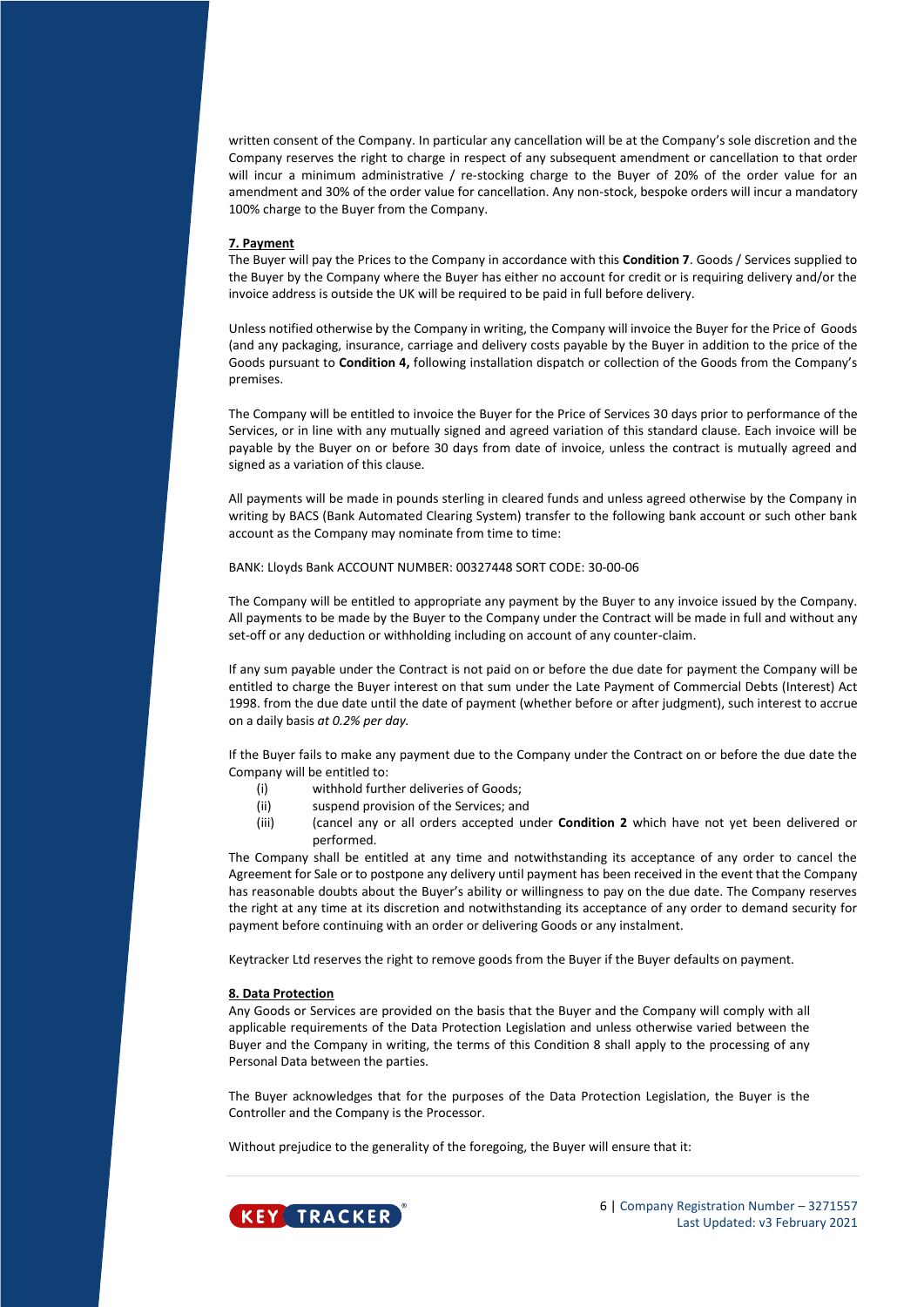- (a) has all necessary appropriate consents and notices in place to enable lawful transfer of any Personal Data to the Company and/or lawful collection of the Personal Data by the Company on behalf of the Buyer, for the duration and purposes of the Contract;
- (b) gives full information to any Data Subject whose Personal Data may be processed under the Contract of the nature such processing (including giving notice that, on the termination of the Contract, personal data relating to them may be retained by or, as the case may be, transferred to one or more of the Permitted Recipients, their successors and assignees; and
- (c) has in place appropriate technical and organisational measures, to protect against unauthorised or unlawful processing of Personal Data and against accidental loss or destruction of, or damage to, personal data.

Without prejudice to the generality of the foregoing, the Company shall, in relation to any Personal Data processed in connection with the performance by the Company of its obligations under this agreement:

- (a) ensure that it has in place appropriate technical and organisational measures, to protect against unauthorised or unlawful processing of Personal Data and against accidental loss or destruction of, or damage to, Personal Data, appropriate to the harm that might result from the unauthorised or unlawful processing or accidental loss, destruction or damage and the nature of the data to be protected;
- (b) assist the Buyer, at the Buyer's cost, in responding to any request from a Data Subject and in ensuring compliance with its obligations under the Data Protection Legislation with respect to security, breach notifications, impact assessments and consultations with supervisory authorities or regulators;
- (c) assist the Buyer (where requested by the Buyer and at the Buyer's cost) in connection with any regulatory or law enforcement authority audit, investigation or enforcement action in respect of the Buyer's Personal Data;
- (d) notify the Buyer without undue delay on becoming aware of a Personal Data Breach; and
- (e) at the written direction of the Buyer and at the Buyer's cost, delete or return Personal Data and copies thereof to the Buyer on termination of the Contract unless required by law to store the Personal Data.

The Buyer consents to the Company appointing third-party processors of Personal Data under the Contract, for the purpose of providing any Services.

The Buyer shall indemnify the Company against all liabilities, claims, costs, expenses, damages and losses (including any direct, indirect or consequential losses, loss of profit, loss of reputation and all interest, penalties and legal and other professional costs and expenses) suffered or incurred by the Company or for which it may become liable as a result of or in connection with any failure of the Buyer, its employees, agents, consultants, subcontractors or sub-processors to comply with Data Protection Legislation.

The Company's liability to the Buyer in connection with all claims, costs, expenses, damages and losses (including any direct, indirect or consequential losses, loss of profit, loss of reputation and all interest, penalties and legal and other professional costs and expenses) suffered or incurred by the Buyer or for which it may become liable as a result of or in connection with any failure of the Company, its employees, agents, consultants, subcontractors or sub-processors to comply with Data Protection Legislation, shall be limited to those amounts set out in Condition 13.

The Company shall in no circumstances be liable to the Buyer in respect of any all claims, costs, expenses, damages and losses (including any direct, indirect or consequential losses, loss of profit, loss of reputation and all interest, penalties and legal and other professional costs and expenses) suffered by the Buyer, which are a result of the Buyer's acts or omissions, including (but not limited to) a failure by the Buyer, its employees, agents, consultants, subcontractors or sub-processors, to follow any directions that have been issued by the Company, in respect of the use of the Goods or Services and any data entry requirements in respect of the same.

## **8. Instalments**

The Company may deliver the Goods by separate instalments and/or perform any Services in stages.

**9. Waiver**

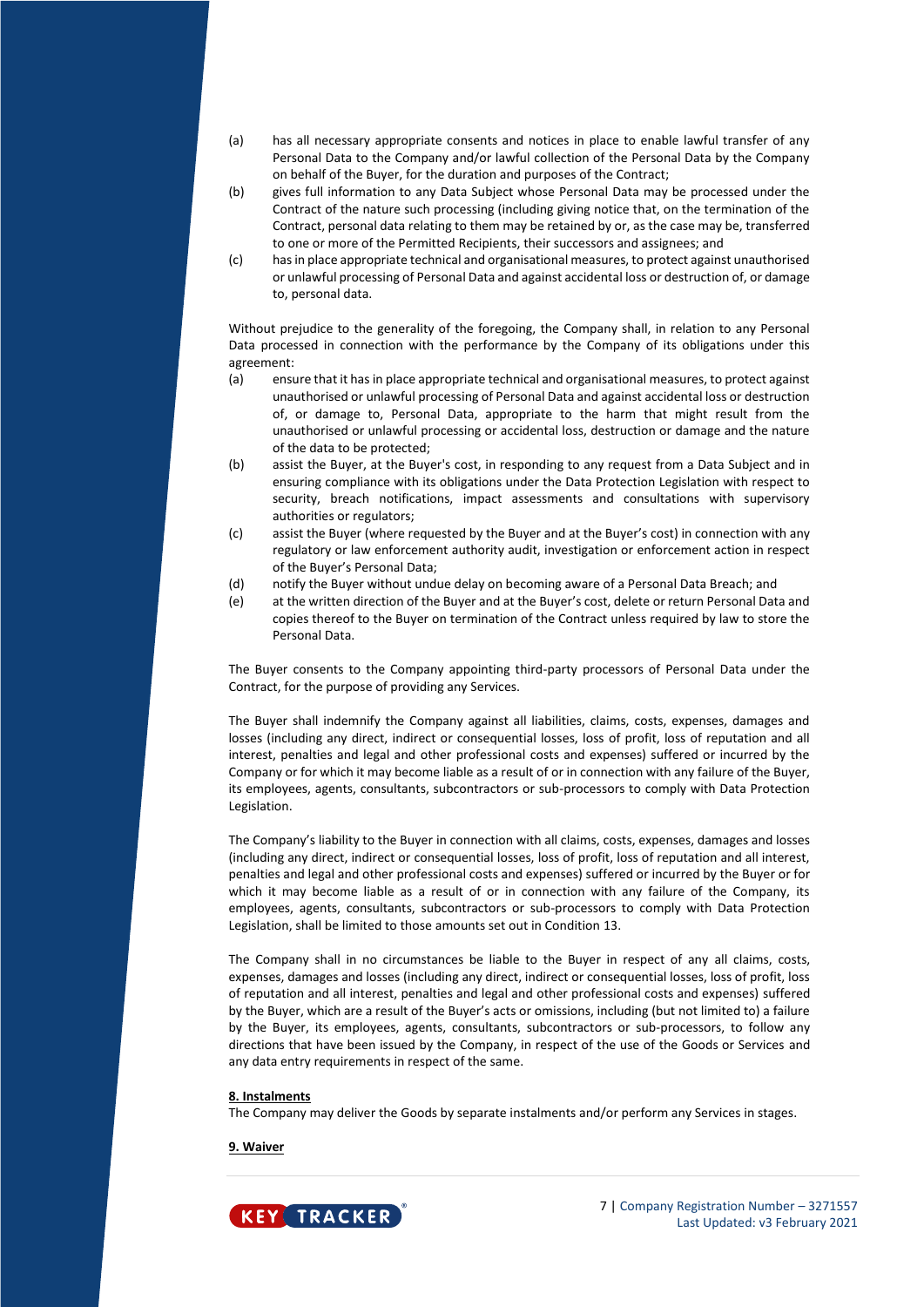No waiver of any of the Company's rights under the Contract shall be effective unless in writing and signed by a Director of Keytracker Ltd. A waiver shall apply only to the specific circumstances in which it is given and shall be without prejudice to the enforcement of the Company right in relation to different circumstances or the reoccurrence of the similar circumstances.

#### **10. Delivery**

Delivery of the Goods will be made in accordance with the delivery arrangements set out in the Company's acknowledgement of order.

The Services will be performed at the place notified to the Company by the Buyer or at such other place or through such other means as are necessary for the performance of those Services.

Unless notified otherwise by the Company in writing, delivery of the Goods and/or performance of the Services will be made between 7.30am and 5.30pm on any Business Day in the United Kingdom and on any day of the week outside the United Kingdom.

The Company will use reasonable endeavours to deliver/perform each of the Buyer's orders for the Goods and/or Services within the time set out in the Company's acknowledgement of order or, if no time is stated, then within a reasonable time, but the time of delivery/performance will not be of the essence.

Any delay in delivery/performance will not entitle the Buyer to cancel the order unless and until the Buyer has given 45 days' written notice to the Company requiring the delivery/performance to be made, the order is for standard (not bespoke) Goods and the Company has not fulfilled the delivery/performance within that period. If the Buyer cancels the order in accordance with this **Condition 10** then the Buyer will be under no liability to make any further payments under **Condition 7** in respect of that order or part of the order which has been cancelled.

Unless otherwise agreed between the parties, the Buyer will provide at its expense, at the point where delivery is to take place, adequate and appropriate equipment and manual labour for off-loading the Goods.

If the Buyer fails to take delivery of any of the Goods when they are ready for delivery or to provide any instructions, documents, licences or authorisations required to enable the Goods to be delivered and/or Services to be performed on time (except solely on account of the Company's default), the Goods and/or Services will be deemed to have been delivered or performed on the due date and (without prejudice to its other rights) the Company may:

- (a) Store or arrange for storage of the Goods until actual delivery or sale in accordance with**;**
- (b) charge the Buyer for all related costs and expenses (including storage and insurance); and/or
- (c) following written notice to the Buyer, sell any of the Goods at the best price reasonably obtainable in the circumstances and charge the Buyer for any shortfall below the price under the Contract or account to the Buyer for any excess achieved over the price under the Contract, in both cases having taken into account any charges related to the sale including but not limited to the cost to the Company of any Services provided to the Buyer but not paid for by the Buyer.

The Buyer must test all Goods within 7 working days of delivery and notify the Company immediately of any problems.

## **11. Passing of Risk and Retention of Title**

Risk of damage / loss of the Goods will pass to the Buyer on delivery or deemed delivery of the Goods in accordance with **Condition 10**.

Legal and beneficial ownership of the Goods will not pass to the Buyer until the Company has received in full the purchase price in cleared funds. Until ownership of the Goods has passed to the Buyer, the Buyer will:

- (a) Store the Goods (at no cost to the Company) separately from all other goods of the Buyer or any third party in such a way that they remain readily identifiable as the Company's property;
- (b) Not destroy, deface or obscure any identifying mark or packaging on or relating to the Goods;
- (c) Maintain the Goods in satisfactory condition; and

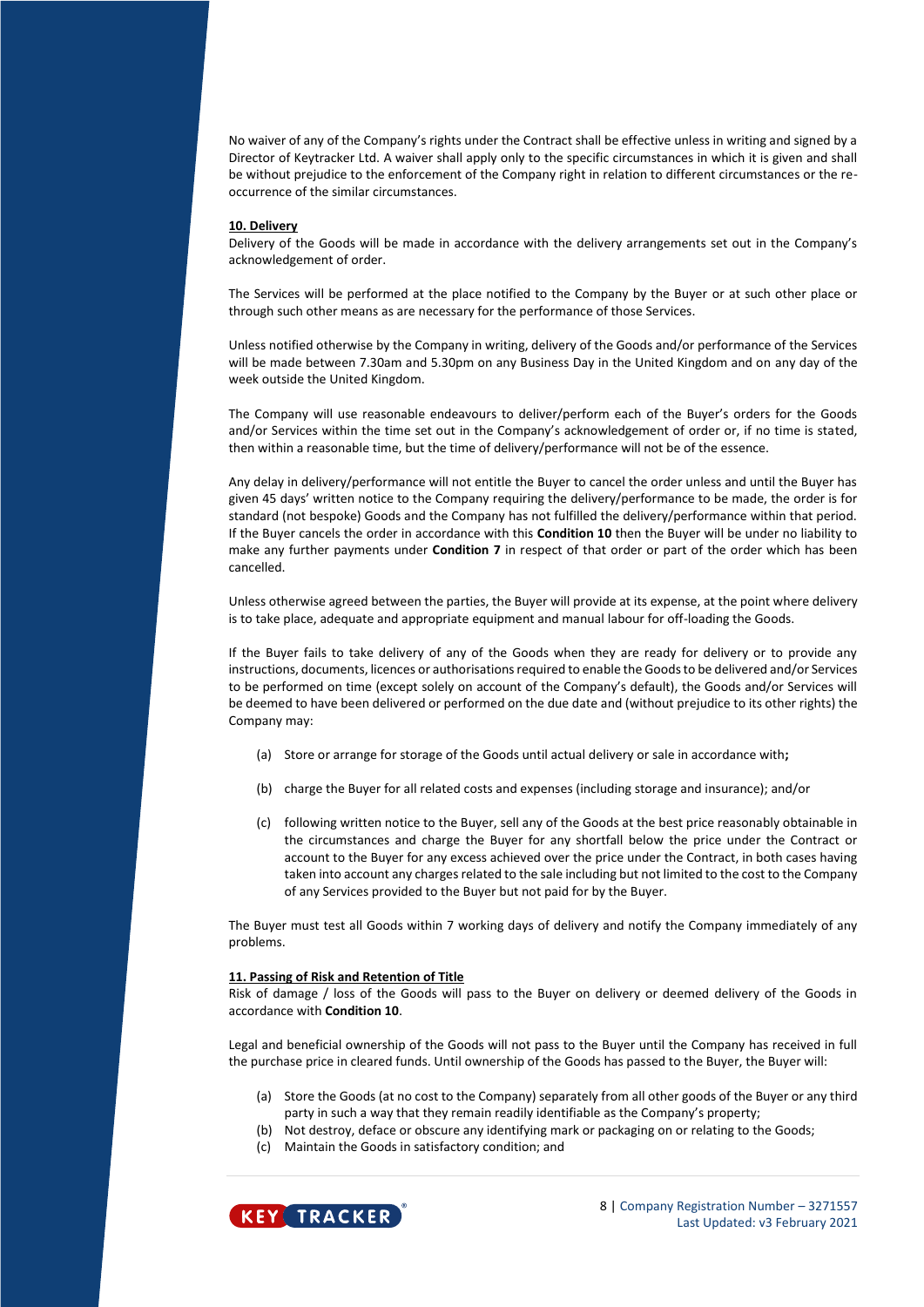(d) keep the Goods insured for their full price against all risks to the reasonable satisfaction of the Company, and whenever requested by the Company produce a copy of the policy of insurance to the Company and procure that any insurance proceeds received in respect of lost or damaged Goods are paid to the Company, to the extent required to satisfy the indebtedness of the Buyer to the Company.

The Buyer may use and (if permitted under a separate agreement between the Company and the Buyer) resell the Goods in the ordinary course of its business before ownership has passed to it,

The Buyer's right to possession use and (if permitted under a separate agreement between the Company and the Buyer) resale of the Goods will terminate immediately:

- (a) If the Buyer becomes Insolvent;
- (b) on the Company giving the Buyer written notice that it has any reasonable concerns regarding the financial standing of the Buyer;
- (c) if the Buyer fails to pay any sum due to the Company under the Contract;
- (d) if the Buyer is in breach of any of its obligations under the Contract;
- (e) if the Buyer encumbers or in any way charges any of the Goods; or
- (f) if the Contract terminates for any reason.

The Company will be entitled to recover payment for the Goods (including by way of court action) notwithstanding that ownership of any of the Goods has not passed from the Company.

The Buyer grants the Company, its agents, employees and sub-contractors an irrevocable licence at any time to enter any premises where the Goods are or may be stored in order to inspect them, or, where the Buyer's right to possession and use has been terminated, to recover them.

Where the Company is unable to determine whether any goods are the Goods in respect of which the Buyer's right to possession and use has been terminated, the Company will be deemed to have sold all goods of the kind sold by the Company to the Buyer in the order in which they were invoiced to the Buyer.

If the Buyer's right to possession and use of the Goods terminates in accordance with **Condition 11** the Company will be entitled to issue the Buyer with a credit note for all or any part of the price of the Goods together with value added tax thereon. The Company's rights contained in this **Condition 11** will survive termination of the Contract however arising.

# **12. Warranty**

The Company will, free of charge, within a period of 12 months from the date of despatch of Goods or performance of Services (as the case may be and excluding the provision of any software as a service or associated hosting of that software) (the "**Warranty Period**") which are proved to the reasonable satisfaction of the Company to be damaged or defective due to defects in material or workmanship (in relation to Goods) or due to defects in workmanship (in relation to Services excluding the provision of any software as a service or associated hosting of that software), repair, or at its option replace, such Goods or re-perform such Services (the "**Warranty**").

The Company shall be under no liability whatsoever under the Warranty to repair, replace or make good any loss damage or defect which results from wear and tear.

This obligation under the Warranty will not apply where:

- (a) The Goods have been improperly altered in any way whatsoever, or have been subject to misuse or unauthorised repair;
- (b) Goods have been improperly installed or connected (other than by the Company);
- (c) any maintenance requirements or instructions relating to the Goods or Services have not been complied with;
- (d) any instructions as to storage of the Goods have not been complied with in all respects;
- (e) the Buyer has failed to notify the Company of any defect or suspected defect within 3 Business Days of the delivery or performance where the defect should be apparent on reasonable inspection, or in any event no later than 2 months from the date of delivery or the Buyer has failed to return the Goods to the Company within 10 days of the notification referred.

The Company will invoice all replacement Goods and the subsequently credit this invoice on the return of the faulty Goods to the Company within 10 Business Days. The replacement Goods will qualify for a new Warranty and 12 month Warranty Period from receipt.

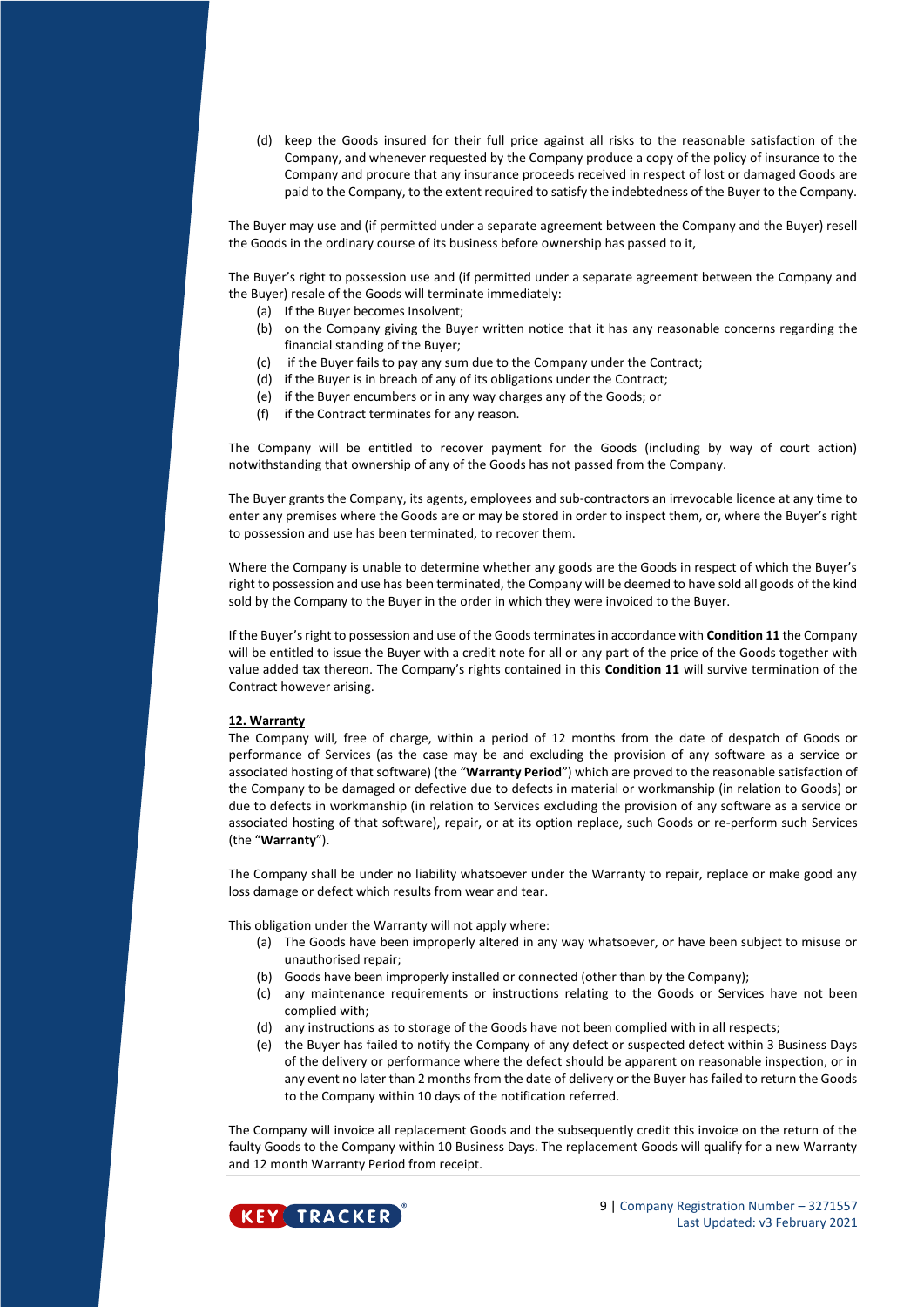## **13. Limitation of Liability**

- 13.1 Nothing in these Terms and Conditions shall limit or exclude the Company's liability for:
	- (a) death or personal injury caused by its negligence, or the negligence of its employees, agents or subcontractors;
	- (b) fraud or fraudulent misrepresentation;
	- (c) any other matter where liability cannot be excluded or limited by law.
- 13.2 Subject to **Condition 13.1** the Company shall under no circumstances whatever be liable to the Buyer under or in connection with a Contract and whether in contract, tort (including negligence), breach of statutory duty, or otherwise for any one or more of the following:
	- (a) any loss of profit, loss of business, loss of anticipated savings and loss of goodwill (whether in each case direct or indirect loss); and
	- (b) any indirect or consequential loss arising.
- 13.3 Subject to **Condition 13.1 and Condition 13.2** the Company's total liability to the Buyer in respect of all other losses arising under or in connection with a Contract, whether in contract, tort (including negligence), breach of statutory duty, or otherwise, shall in no circumstances exceed the price paid or payable of, in respect of the Goods and/or Services to which any claim relates.
- 13.4 The terms implied by sections 13 to 15 of the Sale of Goods Act 1979 and the terms implied by sections 3 to 5 of the Supply of Goods and Services Act 1982 are, to the fullest extent permitted by law, excluded from the Contract. This Condition 13 shall survive termination of the Contract. Nothing in these Terms and Conditions affects the common law duty of each party to mitigate list own loss.
- 13.5 If the Company's performance of any of its obligations under any Contract is prevented or delayed by any act or omission by the Buyer or failure by the Buyer to perform any relevant obligation ("Buyer Default"):
	- (a) the Company shall without limiting its other rights or remedies have the right to suspend performance of the Services or delivery of the Goods until the Buyer remedies the Buyer Default, and to rely on the Buyer Default to relieve it from the performance of any of its obligations to the extent the Buyer Default prevents or delays the Company's performance of any of its obligations;
	- (b) the Company shall not be liable for any costs or losses sustained or incurred by the Buyer arising directly or indirectly from the Company's failure or delay to perform any of its obligations as set out in this clause 13.6; and
	- (c) the Buyer shall reimburse the Company on written demand for any costs or losses sustained or incurred by the Company arising directly or indirectly from the Buyer Default.

## **14. Health and Safety**

Once goods are received it is the responsibility of the Buyer to ensure all Risk Assessments are in place, competent person(s) permitted to take charge and where necessary the correct PPE requirements according the Health & Safety regulations. Any information/literature supplied is adhered to and supplied in good faith.

## **15. Force Majeure**

A party, provided that it has complied with the provisions of this clause shall not be in breach of this agreement, nor liable for any failure or delay in performance of its obligations under this agreement arising from or attributable to acts, events, omissions or accidents beyond its reasonable control (**"Force Majeure Event"**), including, but not limited to, any of the following:

- (a) acts of God, including, but not limited to, fire, flood, lightning, earthquake, storm or other natural disaster;
- (b) act or threat of war, insurrection, riot, civil commotion or terrorism;
- (c) any law or government order, rule, regulation or direction, or any action taken by a government or public authority, including but not limited to imposing an embargo, export or import restriction, quota or other restriction or prohibition, or failing to grant a necessary licence or consent;
- (d) fire, explosion (other than in each case one caused by a breach of contract by, or assistance of, the party seeking to rely on this clause or companies in the same group as such party) or accidental damage;



10 | Company Registration Number - 3271557 Last Updated: v3 February 2021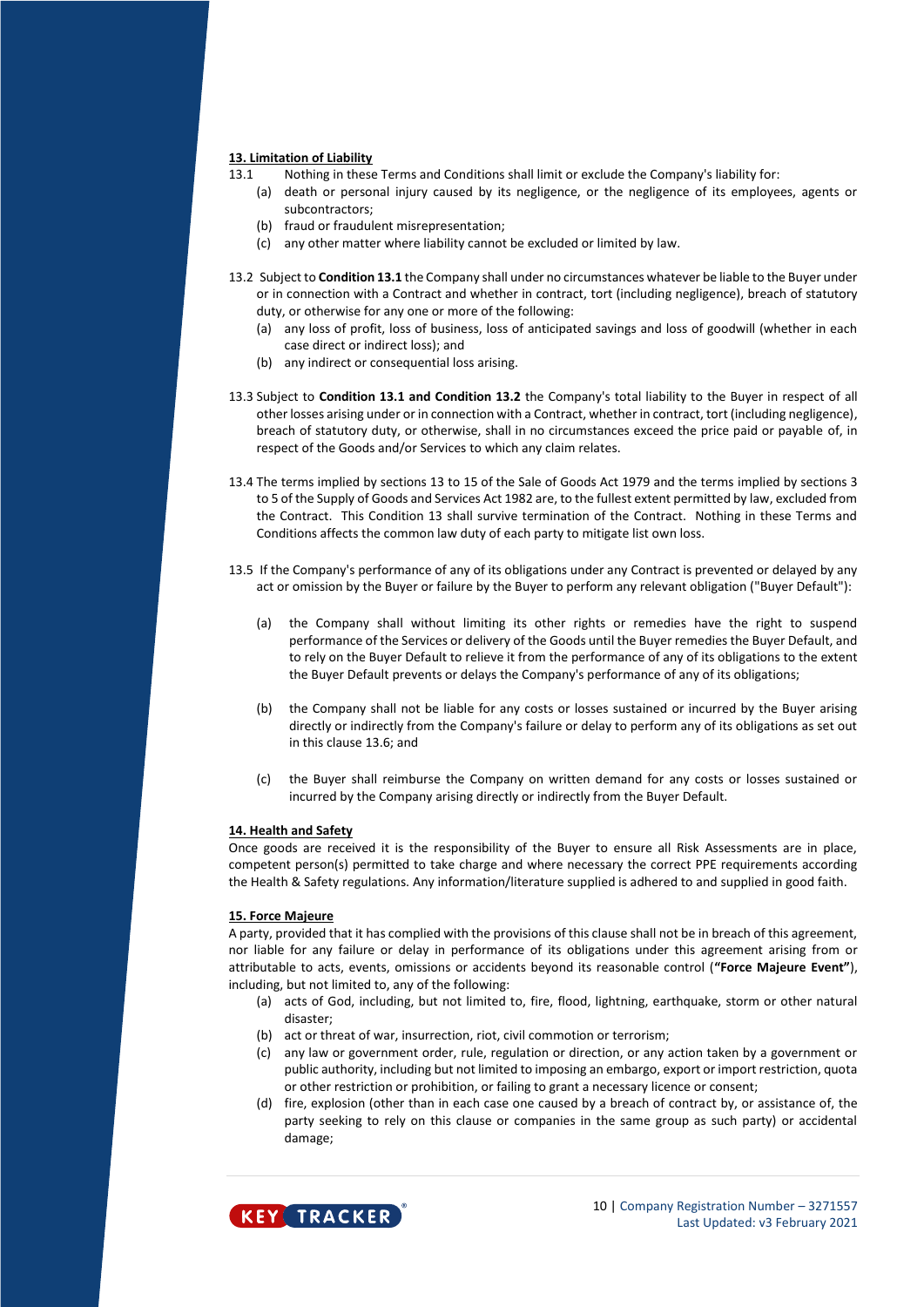- (e) loss at sea; extreme adverse weather conditions; collapse of building structures, failure of plant, machinery, computers or vehicles; non-performance by suppliers or subcontractors (other than by companies in the same group as the party seeking to rely on this clause); and
- (f) interruption or failure of utility service, including but not limited to electric power, gas or water.

A party that is subject to a Force Majeure Event shall not be in breach of this agreement provided that:

- (a) it promptly notifies the other parties in writing of the nature and extent of the Force Majeure Event causing its failure or delay in performance;
- (b) it has used reasonable endeavours to mitigate the effect of the Force Majeure Event to carry out its obligations under this agreement in any way that is reasonably practicable and to resume the performance of its obligations as soon as reasonably possible.

If the Force Majeure Event continues for a continuous period of more than six months, either party may terminate this agreement by giving 14 days' written notice to the other party. On the expiry of this notice period, this agreement will terminate.

# **16. Intellectual Property**

No right or licence is granted to the Buyer in respect of the Intellectual Property Rights of the Company, except the right to use, the Goods or use the Services in the Buyer's ordinary course of business. The Buyer will not without the Company's prior written consent allow any trade marks of the Company or other words or marks applied to the Goods to be obliterated, obscured or omitted nor add any additional marks or words.

## **17. Notice**

Any formal to be given under or in connection with the Contract will be in writing, in the English language and sent by either recorded delivery Notices from the Company will be addressed to the Buyer at the address detailed in the Contract. In the case of any notice or other communication to be given to the Company, this must be addressed to Company Secretary, Keytracker Ltd, Unit 3 Station Road, Rowley Regis, West Midlands, B65 0JY, and England. Any changes of address for the Buyer must be notified to the Company with written confirmation of amendments. Receipt of notice from either party will be deemed served in the case of recorded delivery 48 hours from despatch**. Condition 17** will not apply to the service of any proceedings or other documents in a legal action to which the Civil Procedure Rules apply. Day to day correspondence may be sent by email.

## **18. Governing Law and Jurisdiction**

The Contract and any non-contractual obligations arising out of or in connection with it will be governed by English law. Each party agrees that the courts of England have exclusive jurisdiction to determine any dispute arising out of or in connection with the Contract including in relation to any non-contractual obligations.

## **19. Termination and Consequences**

Without limiting its other rights or remedies, the Company may terminate the Contract with immediate effect by giving written notice to the Buyer if: (a) the Buyer commits a material breach of its obligations under the Contract and (if such breach is remediable) fails to remedy that breach within 5 Business days after receipt of notice in writing to do so; or (b) the Buyer becomes insolvent.

The expiry or termination (howsoever arising) of a Contract shall be without prejudice to the rights and duties of each party accrued prior to such expiry or termination.

The terms and conditions of each Contract which expressly or impliedly have effect following expiry or termination (howsoever arising) of the applicable Contract shall continue in full force and effect notwithstanding such expiry or termination.

## **20. Severance**

If any provision or part-provision of a Contract is or becomes invalid, illegal or unenforceable, it shall be deemed modified to the minimum extent necessary to make it valid, legal and enforceable. If such modification is not possible, the relevant provision or part-provision shall be deemed deleted. Any modification to or deletion of a provision or part-provision under this clause shall not affect the validity and enforceability of the rest of the **Contract**